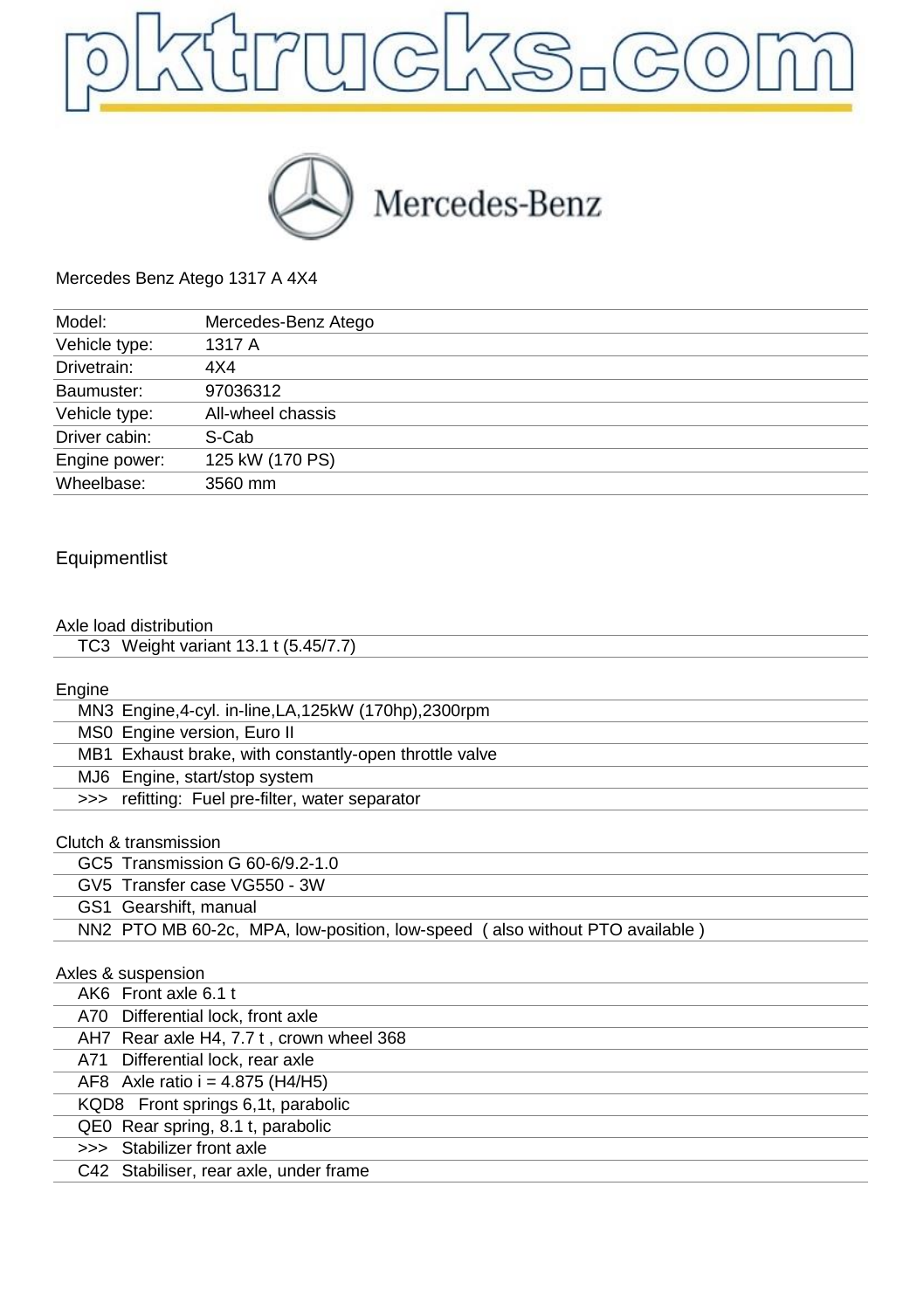## pktrucks.com

### Whoole & tyres

| <b>VVIIGGIS &amp; LYTES</b> |                                                                                 |
|-----------------------------|---------------------------------------------------------------------------------|
|                             | RC9 Wheel rims 10.00 W-20, for single tyres                                     |
| <b>R60</b>                  | Spare wheel carrier, provisional                                                |
|                             | R04 Wheel nut cap                                                               |
|                             | R87 Spare wheel/spare wheel rim                                                 |
|                             | 1.A. R02J56 10 2x 365/85 R 20<br>Cross country<br>Continental HCS (SCHLAUCHLOS) |
|                             | 2.A. R02J56 10 2x 365/85 R 20<br>Cross country<br>Continental HCS (SCHLAUCHLOS) |
|                             | Cross country Continental HCS (SCHLAUCHLOS)<br>R02J56 10 1x 365/85 R 20         |
|                             |                                                                                 |
|                             | Frame and components attached to frame                                          |
|                             | CR5 Frame front end, reinforced, for special attachments                        |
|                             | CL9 Steering LS 6/LS 8                                                          |
|                             | K83 Main tank, 125 I, plastic                                                   |
|                             | K40 Tank-cap lock                                                               |
|                             | K45 Screen, tank filler neck                                                    |
|                             | KJ1 Main silencer, right, side, on frame                                        |
|                             | P97 Deletion, mudguards, rear                                                   |
| P98                         | Deletion, mudguard stays, rear                                                  |
|                             | CC9 Deletion, protection device, side                                           |
|                             | C95 Deletion, rear underride guard (EC)                                         |
|                             | Q92 Crossmember, for trailer coupling G 135                                     |
|                             |                                                                                 |
| <b>Brake system</b>         |                                                                                 |
|                             | >>> Dual-circuit full air brakes                                                |
|                             | >>> Load sensing brake system                                                   |
|                             | >>> Automatic brake adjusting                                                   |
|                             | BB6 Drum brakes on front and rear axle                                          |
|                             | B02 Anti-lock braking system (ABS)                                              |
|                             | >>> Compressed-air drier (single-chamber system)                                |
|                             | B43 Brake connection, 2-line, behind cab                                        |
|                             |                                                                                 |
| Cab exterior                |                                                                                 |
|                             | F07 S cab                                                                       |
|                             | FL3 Cab mountings, rear, reinforced                                             |

|     | FL3 Cab mountings, rear, reinforced                    |
|-----|--------------------------------------------------------|
| F30 | Hydraulic cab tilting mechanism                        |
| FC7 | Windows, tinted, without sun filter                    |
|     | >>> Cab rear wall without window                       |
|     | D25 Roof hatch/vent, roof                              |
|     | >>> Cab steps, movable                                 |
|     | FS9 Mirror on driver's side, electrically adjustable   |
|     | >>> Wide-angle exterior mirror on front passenger side |
| >>> | Ramp mirror on co-driver's side                        |
|     | >>> Electrically adjustable rear view mirror,          |
| >>> | Wide angle mirror on driver's side, heated             |
|     | FX7 Front mirror, aerodynamic                          |
|     | F52 Sun visor, exterior, transparent                   |
|     | FW2 Deletion, immobiliser (transponder)                |
|     | FZ9 Additional keys or remote-control transmitter      |